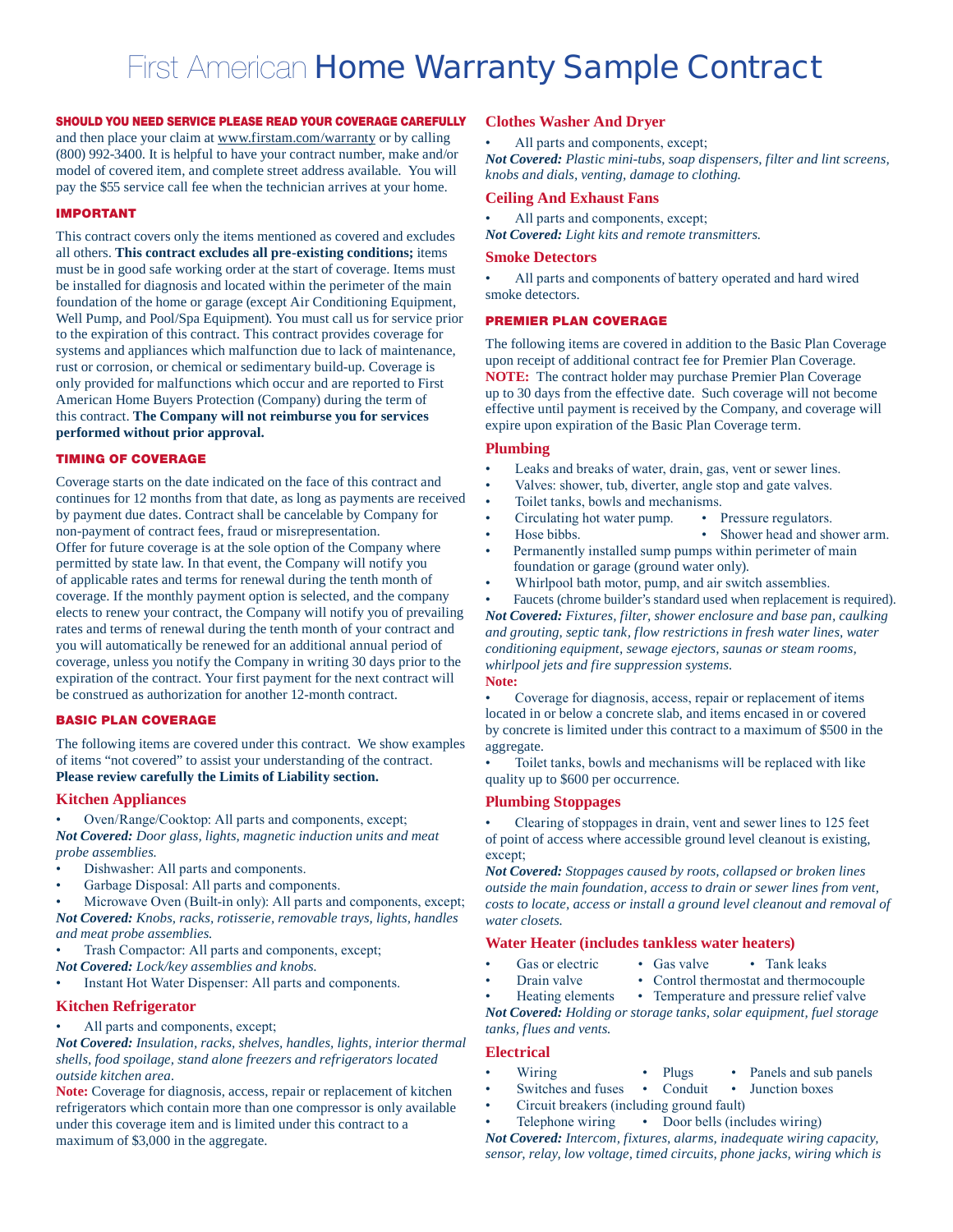# First American Home Warranty Sample Contract

#### *the property of the phone company, audio/video/computer/intercom/ alarm or security cable or wiring.*

**Note:** Coverage for diagnosis, access, repair or replacement of items located in or below a concrete slab, and items encased in or covered by concrete is limited under this contract to a maximum of \$500 in the aggregate.

## **Heating**

- 
- **Parameters • •** Heat exchangers
	- Burners Switches, wiring and relays
- - Motors Hydronic circulating pumps
- Heating elements Gas valve
	- Baseboard convectors Printed circuit boards
- Vent blower assembly **•** Gas, electric, oil furnaces
	-
	-
- Heat pump Registers
	- Heat lamps **•** Grills
	- • Thermostats and thermostat sub-base • Filters

*Not Covered: Auxiliary space heaters, electronic air cleaners, fuel storage tanks, fireplaces and key valves, humidifiers, baseboard casings, chimneys, flues and vents, outside or underground components and piping for geo-thermal and/or water source heat pumps, well pumps and well pump components for geo-thermal and/or water source heat pumps, cable heat (in ceiling), grain, pellet, or wood heating units (even if only source of heating).* 

## **Note:**

Coverage for diagnosis, access, repair or replacement of heating systems utilizing steam, heated water, or glycol is limited under this contract to a maximum of \$1,500 in the aggregate.

Coverage for diagnosis, access, repair or replacement of items located in or below a concrete slab, and items encased in or covered by concrete is limited under this contract to a maximum of \$500 in the aggregate.

The Company will cover fees associated with the use of cranes or other lifting equipment required to service roof-top heating or air conditioning units.

# **Ductwork**

Ductwork from heating unit to the connection at register or grill, grills and registers.

*Not Covered: Insulation, dampers, ductwork where asbestos is present.* **Note:** Coverage for diagnosis, access, repair or replacement of items located in or below a concrete slab, and items encased in or covered by concrete is limited under this contract to a maximum of \$500 in the aggregate.

# **Garage Door Openers**

- 
- Switches Capacitor Motor<br>Push arm Track assembly Receiver unit
- Push arm Track assembly
- Carriage Hinges Springs

Remote transmitters

*Not Covered: Doors, adjustments, units not meeting current safety standards.*

# OPTIONAL COVERAGE

Available upon payment of additional contract fee with either the Basic or the Premier Plan.

**NOTE:** The contract holder may purchase optional coverage up to 30 days from the effective date. Such coverage will not become effective until payment is received by the Company, and coverage will expire upon expiration of the Basic Plan Coverage term.

# **Central Air Conditioning (Ducted)**

| ٠ | Refrigeration System (includes heat pump) |                    |            |  |
|---|-------------------------------------------|--------------------|------------|--|
|   | Condensing unit                           | <b>Thermostats</b> | Compressor |  |
|   | <b>Motors</b>                             | <b>Freon</b> lines | Coils      |  |
|   | <b>Grills</b>                             | Registers          | Filters    |  |
|   | Liquid and suction line dryers            |                    |            |  |

Fuses, breakers, disconnect boxes and wiring Valves (including thermostatic expansion valves) Air handling unit

| ٠ | <b>Evaporative Cooler</b> |                |       |  |
|---|---------------------------|----------------|-------|--|
|   | Pump                      | Casing         | Motor |  |
|   | Belts and pulleys         | Float-assembly |       |  |
|   | Window Units              |                |       |  |

**Built-in Electric Wall Units** 

*Not Covered: Condenser casings, electronic air cleaners, gas air conditioners, underground or outside piping and components for geo-thermal and/or water source heat pumps, humidifiers, cooler pads, roof jacks or stands.*

**Note:** 

If the Company determines that the air conditioning unit must be replaced, the Company will replace the unit with a unit that meets current federal, state and/or local government efficiency standards and replace any covered component, as well as the plenum, indoor electrical, air handling transition, and duct connections necessary to maintain compatibility with the replacement unit, including the installation of thermostatic valves.

The Company will cover fees associated with the use of cranes or other lifting equipment required to service roof-top heating or air conditioning units.

# **Pool/Spa Equipment**

- Heating unit Filter Pump
	- Timer Pump motors Bearings
	- Valves Seals and gaskets
	- Pool sweep motor and pump
	- Impellers, switches and relays
- Above ground plumbing and electrical

*Not Covered: All cleaning equipment, including pop up heads, turbo valves, pool sweeps, liners, lights, structural defects, solar equipment, inaccessible components, jets and fuel storage tank, disposable filtration medium, chlorinators, ozonators and other water chemistry control equipment and materials, waterfalls, ornamental fountains and their pumping systems, heat pumps.*

## **Additional Refrigerator**

All parts and components, except;

*Not Covered: Insulation, racks, shelves, handles, lights, interior thermal shells, food spoilage, refrigerators which contain more than one compressor and stand alone freezers.* 

## **Well Pump (Limited to one well pump per home.)**

All parts and components of well pump utilized exclusively for domestic use, except;

*Not Covered: Well casings, booster pumps, piping or electrical lines, holding, pressure or storage tanks, redrilling of wells, damage due to lack of water, tampering, well pump and well pump components for geo-thermal and/or water source heat pumps, access to repair well pump system.*

## LIMITS OF LIABILITY

1. Common areas and facilities of mobile home parks and condominiums are not covered. If dwelling is 5 units or more, common systems and appliances not located within the confines of each individual unit are excluded.

2. Repairs or replacements required as a result of missing parts, fire, flood, smoke, lightning, freeze, earthquake, theft, storms, accidents, mud, war, riots, vandalism, acts of God, damage from pests, lack of capacity, or misuse are not covered by this contract.

3. The Company's liability is limited to failure of systems due to normal wear and tear. Cosmetic defects are not covered.

4. Company is not liable or responsible for consequential, incidental and/or secondary damage or loss resulting from the malfunction of any covered item, or a Service Contractor's delay or neglect in providing, or